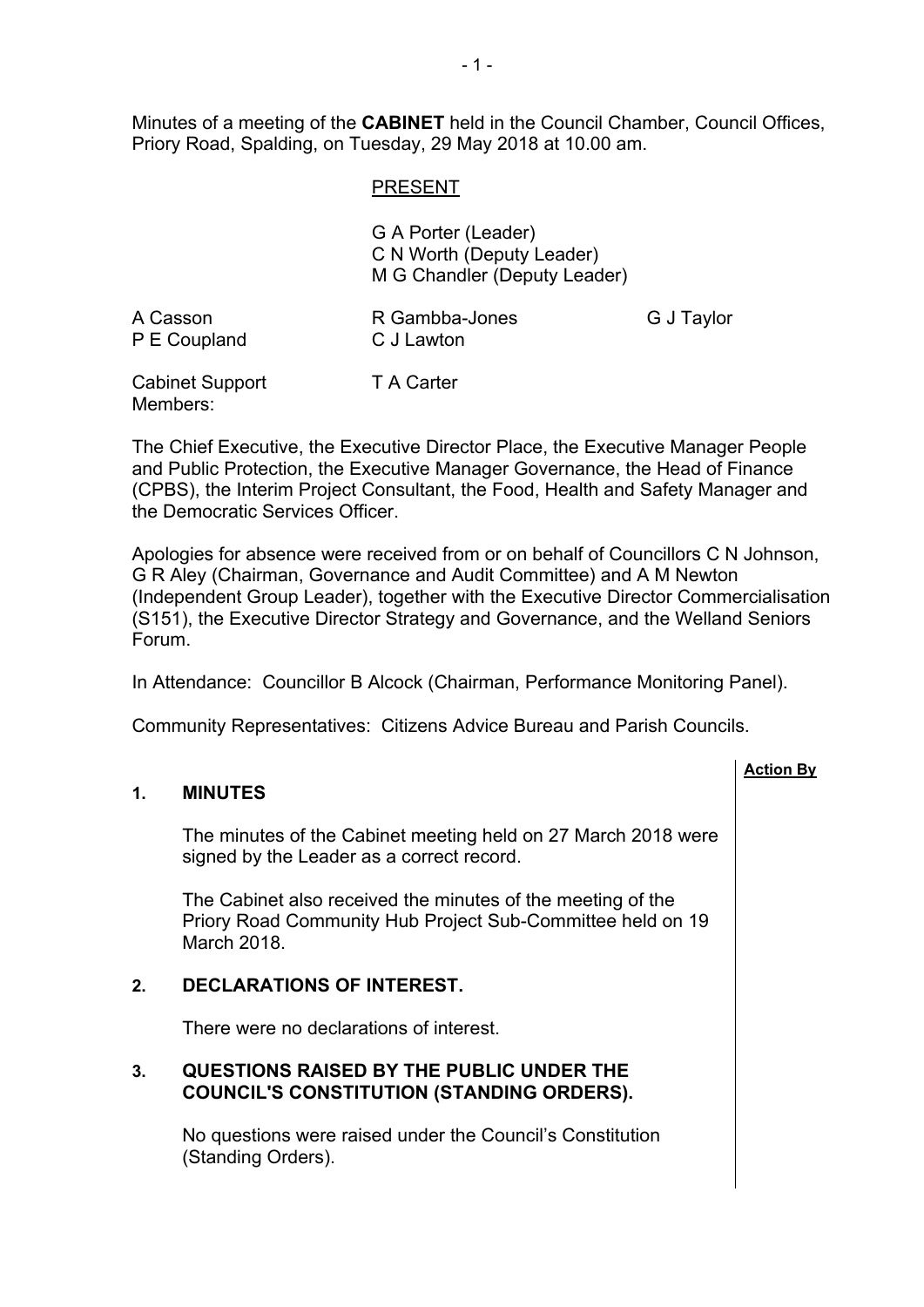#### **4. TO CONSIDER ANY MATTERS WHICH HAVE BEEN SUBJECT TO CALL-IN.**

There were no matters subject to call-in.

#### **5. TO CONSIDER MATTERS ARISING FROM THE POLICY DEVELOPMENT AND PERFORMANCE MONITORING PANELS**

There were no matters arising from the Policy Development and Performance Monitoring Panels.

#### **6. 2017/18 FINANCIAL OUTTURN**

Consideration was given to the report of the Portfolio Holder for Finance and the Executive Director Commercialisation (S151 Officer) which provided information on the outturn financial position of the Council as at 31 March 2018.

A number of variances were set out in the report, and attention was drawn to the following:

- The loss of car parking revenue was a projected figure, and was largely due to the theft of the machine in Vine Street car park. Delivery of a replacement machine was expected within the next few weeks. There had been some delay as the machine was not being replaced like for like, but would be an enhanced machine that could take additional forms of payment.
- There had been some slippage in certain areas, and the Cabinet would continue to monitor these actively.
- There had been an overspend on Grants for Growth and this had been as a result of assumptions within the 2017/18 budget and the element of staff time that could be re-charged to the project. There had been an under recovery of this staff cost. To avoid this going forward, future bids would be clearer with regard to which staff were part of the bidding programme.

The Leader requested that the Community Representative for Parish Councils communicate to all Parish Councils that they were invited to contact the Authority with details of areas of land that could potentially be used to develop Council-built homes.

## **RECOMMENDED TO COUNCIL:**

a) That the report and Appendix A be noted;

- CM, GW
- b) That the contributions to and use of reserves be agreed in line with paragraph 5.5 and Appendix A, Tables 4 and 5 of the report; and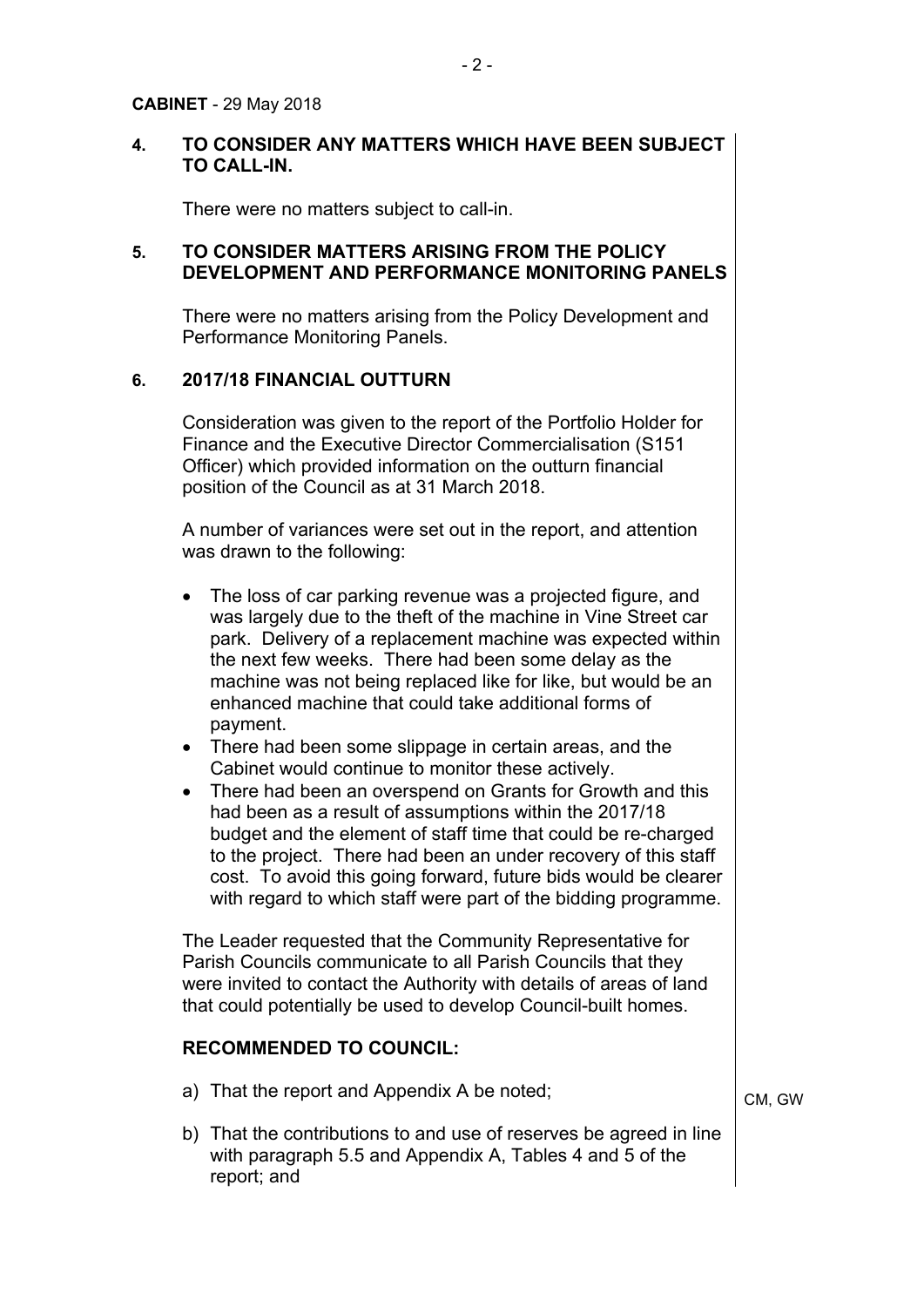c) That the net General Fund underspend of £13,505 be transferred to the Council Tax Reserve.

*(Other options considered:*

 *To note the report and not approve the recommendations detailed in Appendix A; or*

*To do nothing.*

*Reasons for decision:*

 *To provide members with information on the Council's overall financial performance in 2017-18 and to provide an updated financial position on reserves for 2018-19.)*

# **7. CARE LEAVERS - COUNCIL TAX DISCOUNT**

Consideration was given to the report of the Portfolio Holder for Finance and the Executive Director – Commercialisation (Section 151 Officer), which asked members to consider provision of a discretionary Council Tax discount to support care leavers in the district.

The criteria for the proposed discount was set out in paragraph 4.1 of the report.

## **DECISION:**

That a class of local discretionary Council Tax discount of up to 100% for care leavers aged 18 – 21 years be approved, to be administered under the provisions of Section 13A(1)(c) of the Local Government Finance Act 1992.

*(Other options considered;*

- *Administration by a simple application process, coordinated between the Council Tax team, the applicant and Barnado's Leaving Care Service. As set out in Option 1, but with variation on period or amount of discount; or*
- *Do nothing;*

*Reasons for decision:*

 *To demonstrate South Holland District Council's support for developing a culture of corporate parenting across all parts of the local authority.)*

# **8. CORPORATE ENFORCEMENT POLICY**

Consideration was given to the report of the Portfolio Holder for Public Protection, which sought approval of a revised Corporate Enforcement Policy.

Members were advised that the performance of the Policy would  $\Box$  GW, SS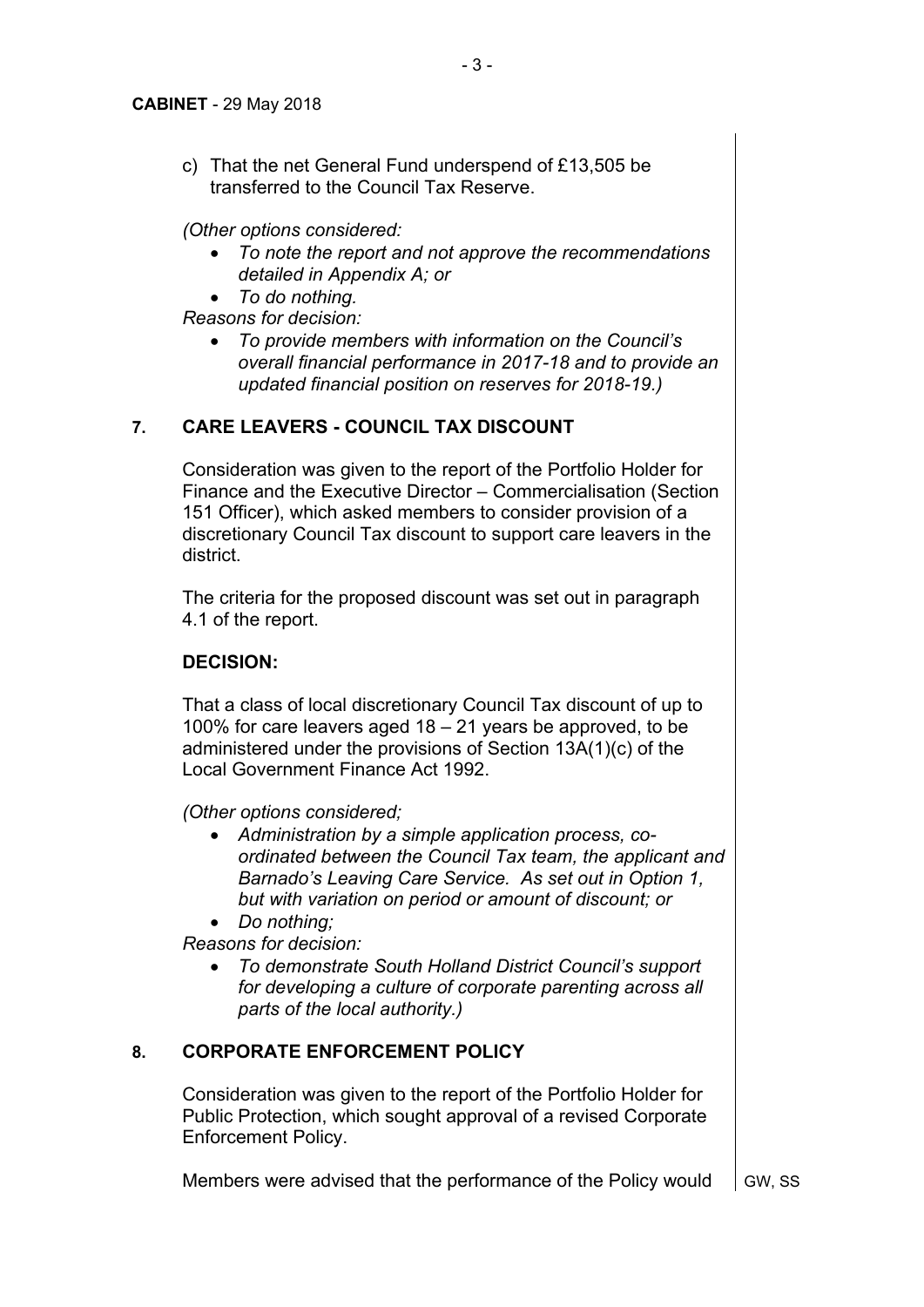#### **CABINET** - 29 May 2018

be considered by the Policy Development Panel in six months time in order to review how enforcement, in line with the new policy, was progressing.

Members commented that success of the policy should not be measured solely by the number of fixed penalty notices issued. Education should also be part of the process.

## **DECISION:**

That the revised Corporate Enforcement Policy be approved.

*(Other option considered;*

- *Do nothing, and retain the previous published Regulatory Services Enforcement Policy dated 2004, contrary to current regulatory requirements and statutory guidance. Reasons for decision:*
- - *To ensure legal compliance and to ensure that enforcement action taken by the Council is better able to resist a challenge in the courts.)*

# **9. DATA PROTECTION POLICY**

Consideration was given to the report of the Portfolio Holder Governance and Customer and the Shared Executive Manager Governance (Data Protection Officer), which presented a draft Data Protection Policy, Data Security Breach Procedure and Response Procedures for Data Subject Requests.

## **DECISION:**

- a) That the new draft Data Protection Policy, Data Security Breach Procedure and Response Procedures for Data Subject Requests be approved and adopted; and
- b) That the Shared Executive Manager and Data Protection Officer be authorised, in consultation with the Portfolio Holder for Governance, to make amendments to the Policy and Procedures so far as is necessary to reflect legislative changes, emerging guidance and to incorporate links to other relevant documents.

*(Other options considered:*

- *Approve the Policy and Procedures with amendments; or*
- *Do nothing.*

*Reasons for decision:*

 *To ensure that the Council has a fit-for-purpose Policy to assist in compliance with GDPR.)*